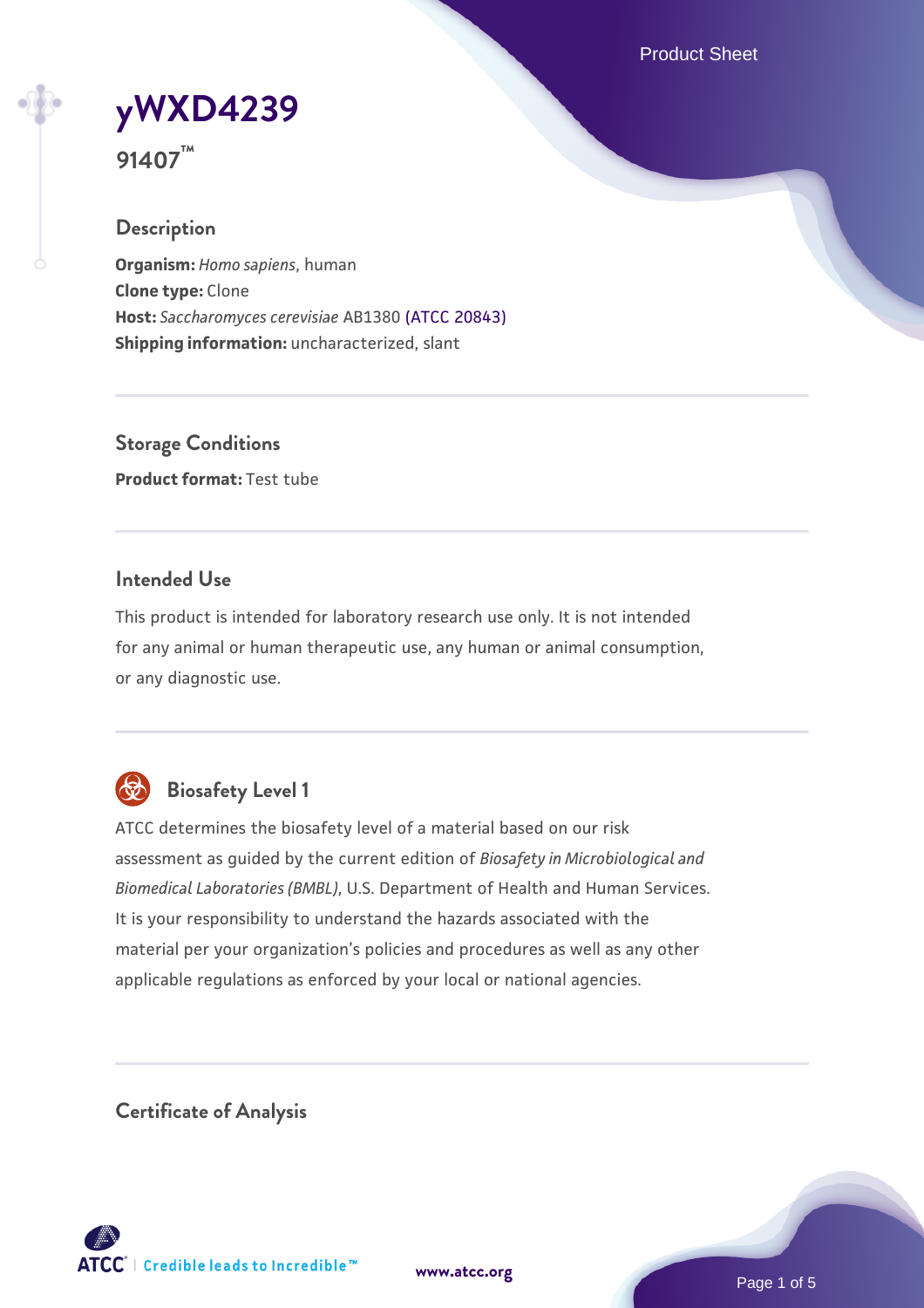### **[yWXD4239](https://www.atcc.org/products/91407)** Product Sheet **91407**

For batch-specific test results, refer to the applicable certificate of analysis that can be found at www.atcc.org.

### **Insert Information**

**Type of DNA:** genomic **Genome:** Homo sapiens **Chromosome:** X X pter-q27.3 **Gene name:** DNA Segment, single copy **Gene product:** DNA Segment, single copy [DXS2740] **Gene symbol:** DXS2740 **Contains complete coding sequence:** Unknown **Insert end:** EcoRI

#### **Vector Information**

**Construct size (kb):** 315.0 **Intact vector size:** 11.454 **Vector name:** pYAC4 **Type of vector:** YAC **Host range:** *Saccharomyces cerevisiae*; *Escherichia coli* **Vector information:** other: telomere, 3548-4235 other: telomere, 6012-6699 Cross references: DNA Seq. Acc.: U01086 **Cloning sites:** EcoRI **Markers:** SUP4; HIS3; ampR; URA3; TRP1 **Replicon:** pMB1, 7186-7186; ARS1, 9632-10376

# **Growth Conditions**

**Medium:** 



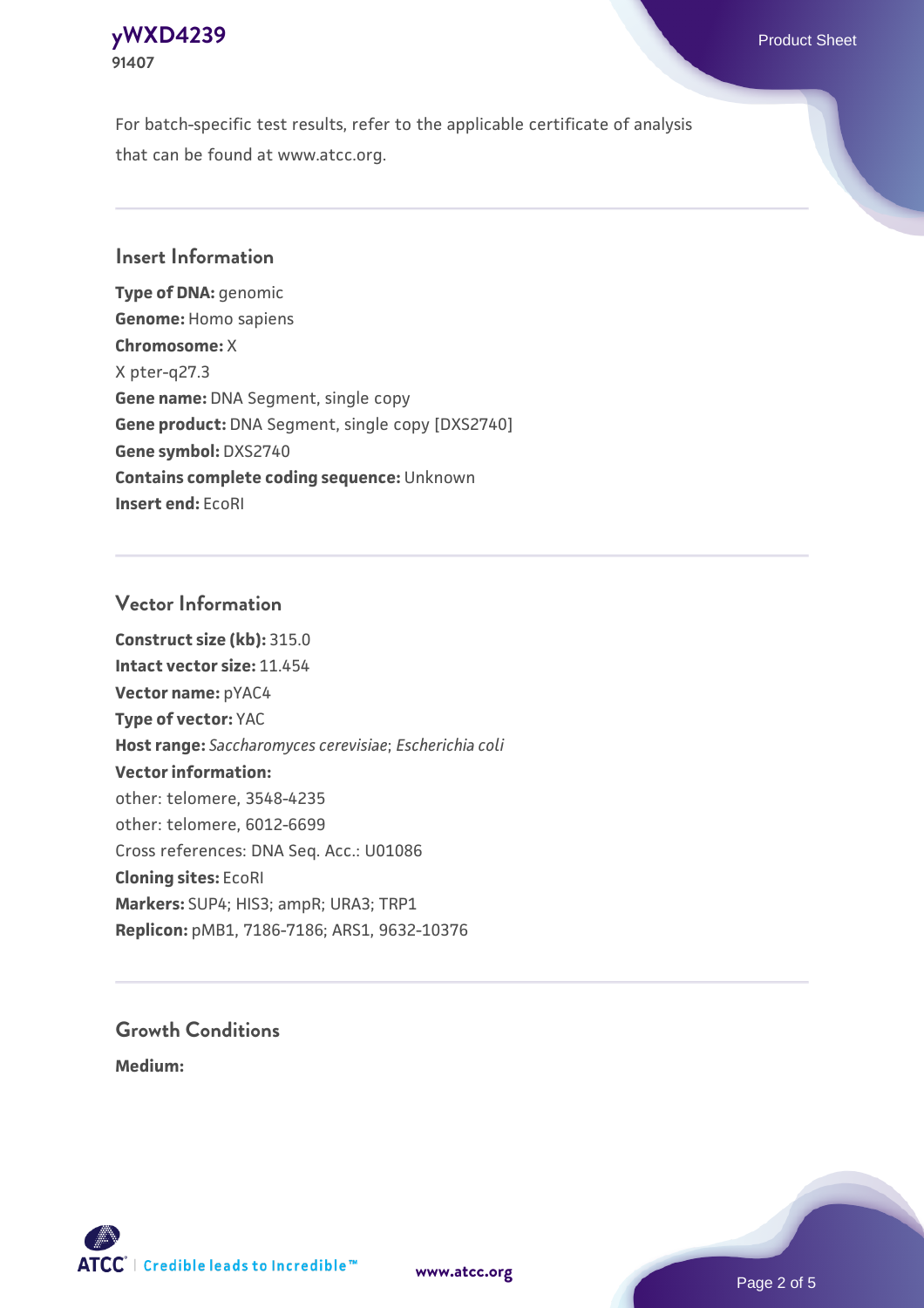#### **[yWXD4239](https://www.atcc.org/products/91407)** Product Sheet **91407**

[ATCC Medium 1245: YEPD](https://www.atcc.org/-/media/product-assets/documents/microbial-media-formulations/1/2/4/5/atcc-medium-1245.pdf?rev=705ca55d1b6f490a808a965d5c072196) **Temperature:** 30°C

#### **Notes**

More information may be available from ATCC (http://www.atcc.org or 703- 365-2620).

# **Material Citation**

If use of this material results in a scientific publication, please cite the material in the following manner: yWXD4239 (ATCC 91407)

# **References**

References and other information relating to this material are available at www.atcc.org.

# **Warranty**

The product is provided 'AS IS' and the viability of ATCC® products is warranted for 30 days from the date of shipment, provided that the customer has stored and handled the product according to the information included on the product information sheet, website, and Certificate of Analysis. For living cultures, ATCC lists the media formulation and reagents that have been found to be effective for the product. While other unspecified media and reagents may also produce satisfactory results, a change in the ATCC and/or depositor-recommended protocols may affect the recovery, growth, and/or function of the product. If an alternative medium formulation or reagent is used, the ATCC warranty for viability is no longer



**[www.atcc.org](http://www.atcc.org)**

Page 3 of 5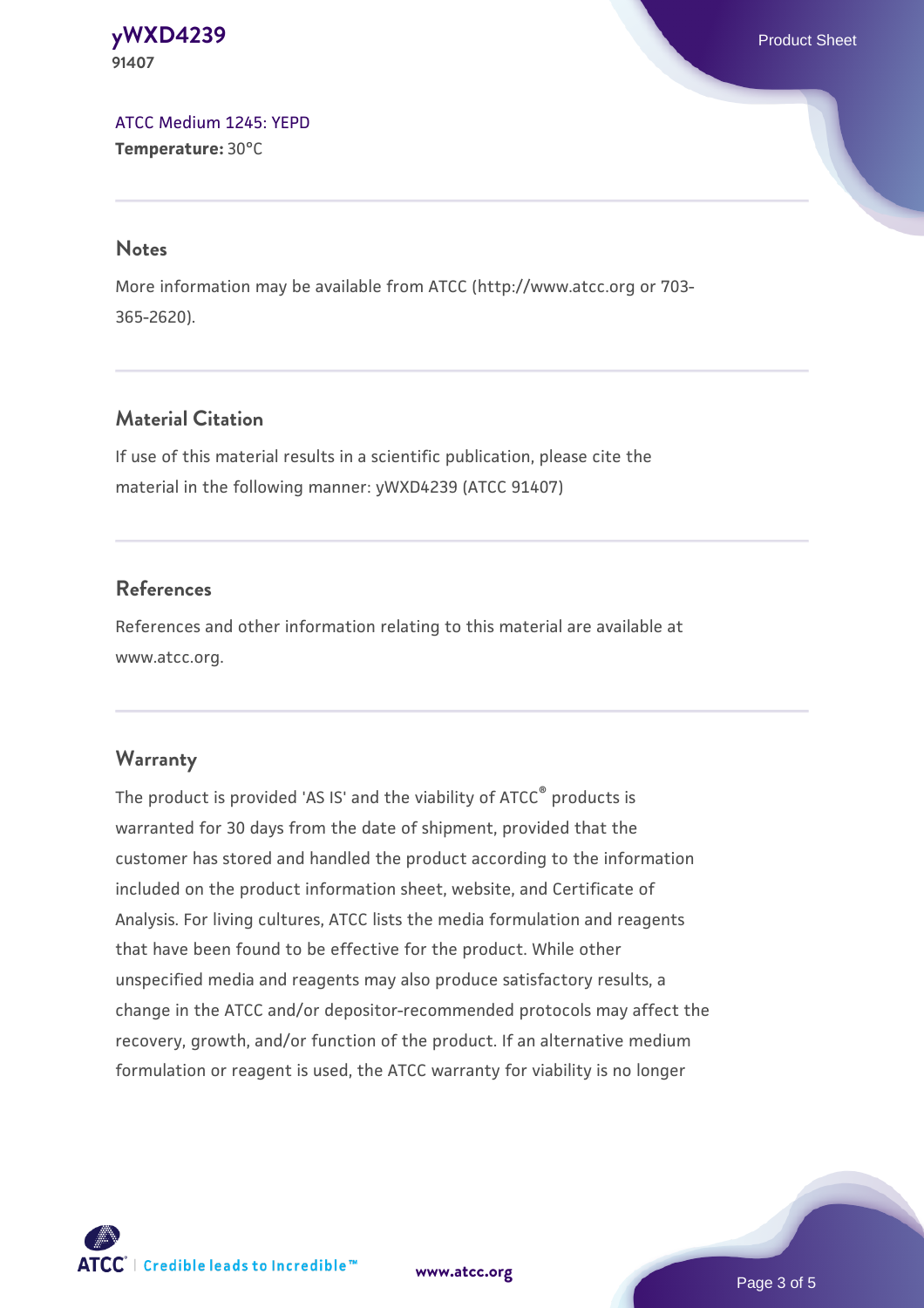**91407**

valid. Except as expressly set forth herein, no other warranties of any kind are provided, express or implied, including, but not limited to, any implied warranties of merchantability, fitness for a particular purpose, manufacture according to cGMP standards, typicality, safety, accuracy, and/or noninfringement.

#### **Disclaimers**

This product is intended for laboratory research use only. It is not intended for any animal or human therapeutic use, any human or animal consumption, or any diagnostic use. Any proposed commercial use is prohibited without a license from ATCC.

While ATCC uses reasonable efforts to include accurate and up-to-date information on this product sheet, ATCC makes no warranties or representations as to its accuracy. Citations from scientific literature and patents are provided for informational purposes only. ATCC does not warrant that such information has been confirmed to be accurate or complete and the customer bears the sole responsibility of confirming the accuracy and completeness of any such information.

This product is sent on the condition that the customer is responsible for and assumes all risk and responsibility in connection with the receipt, handling, storage, disposal, and use of the ATCC product including without limitation taking all appropriate safety and handling precautions to minimize health or environmental risk. As a condition of receiving the material, the customer agrees that any activity undertaken with the ATCC product and any progeny or modifications will be conducted in compliance with all applicable laws, regulations, and guidelines. This product is provided 'AS IS' with no representations or warranties whatsoever except as expressly set forth herein and in no event shall ATCC, its parents, subsidiaries, directors, officers, agents, employees, assigns, successors, and affiliates be liable for indirect, special, incidental, or consequential damages of any kind in connection with or arising out of the customer's use of the product. While reasonable effort is made to ensure authenticity and reliability of materials on deposit, ATCC is not liable for damages arising from the misidentification or



**[www.atcc.org](http://www.atcc.org)**

Page 4 of 5